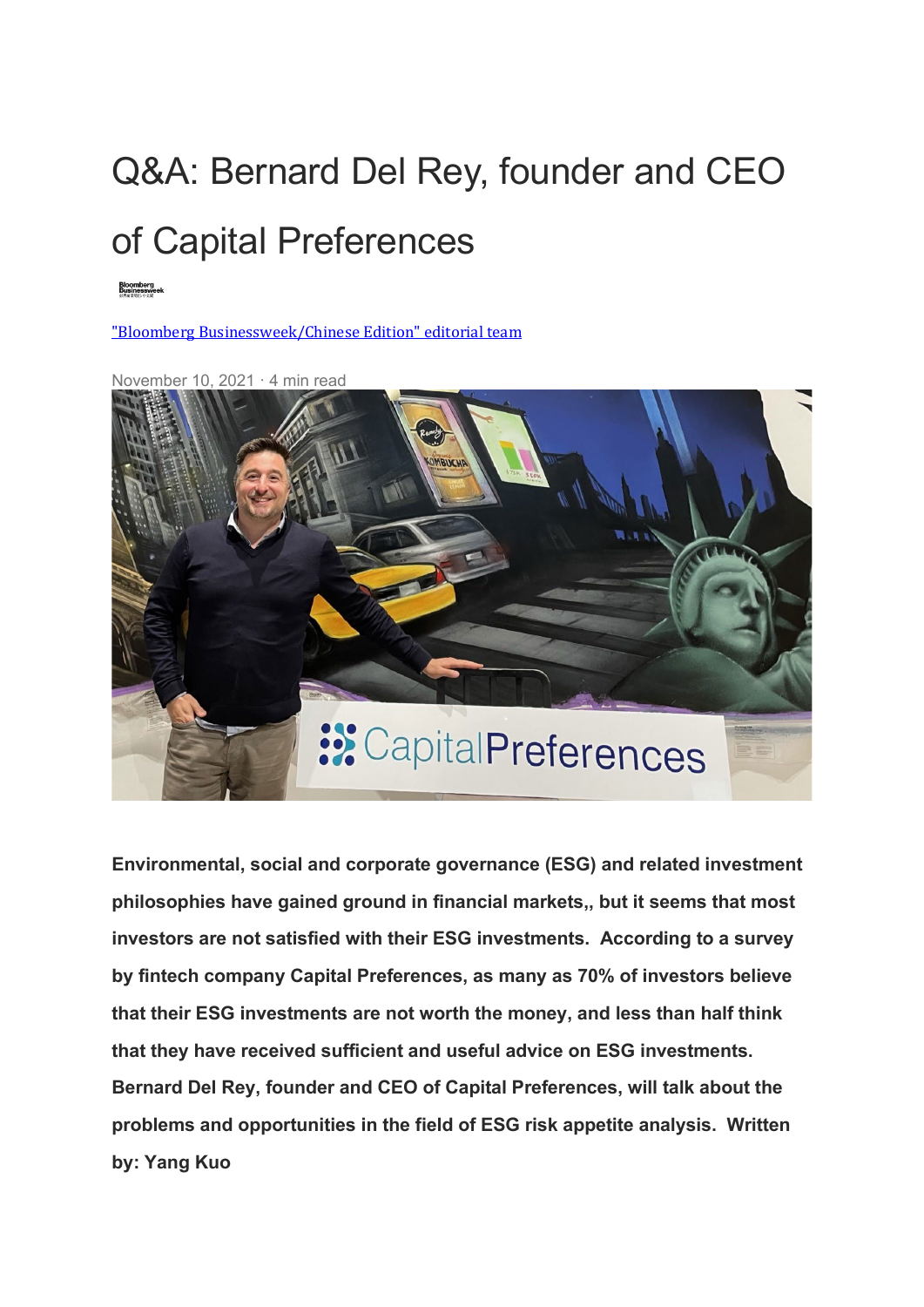## **How does Capital Preferences analyse investors' ESG risk appetite?**

We have developed a mobile application in which clients only need to play a game to know their ESG risk appetite. First, they need to intuitively allocate \$100,000 into two baskets (five in total, representing five types of ESG risk preferences, namely Empowerment, Basic needs, Natural Resources, Climate Change, and Ethical Behaviour). These five ESG risk preferences, with two baskets to choose from in the first round, are then repeated four times. From these, we can determine how much they attach importance to the above-mentioned ESG risk appetite types. Finally, we recommend to clients the investment products or portfolio that best suit them will base on the results.

**There are many software or websites on the market that help users assess investment risks, and even large financial services companies are establishing ESG risk appetite evaluation mechanisms based on a large number of questionnaires. What are the advantages of Capital Preferences?** When filling out questionnaires, clients often need to read a large amount of information before they can understand the more complicated questions and respond effectively. As a result, the completion rate of the questionnaire is often low. In addition, some questions may have unclear definitions which confuses clients and leads to dissatisfaction. It is thus difficult for financial services companies to accurately grasp customers' ESG preferences based on the results of such questionnaires. The evaluation mechanism of Capital Preferences is more like a game, simpler and more direct. At present, 100,000 users have personally tested our evaluation mechanism, and about 96% of them can complete it independently, which highlights the ease of use of this evaluation mechanism. In addition, I believe our adoption of mathematical framework and behavioural economics evaluation mechanism is also more attractive to the financial services industry, as the intuitive response and choices of investors when they see simple questions best reflect their personal preferences.